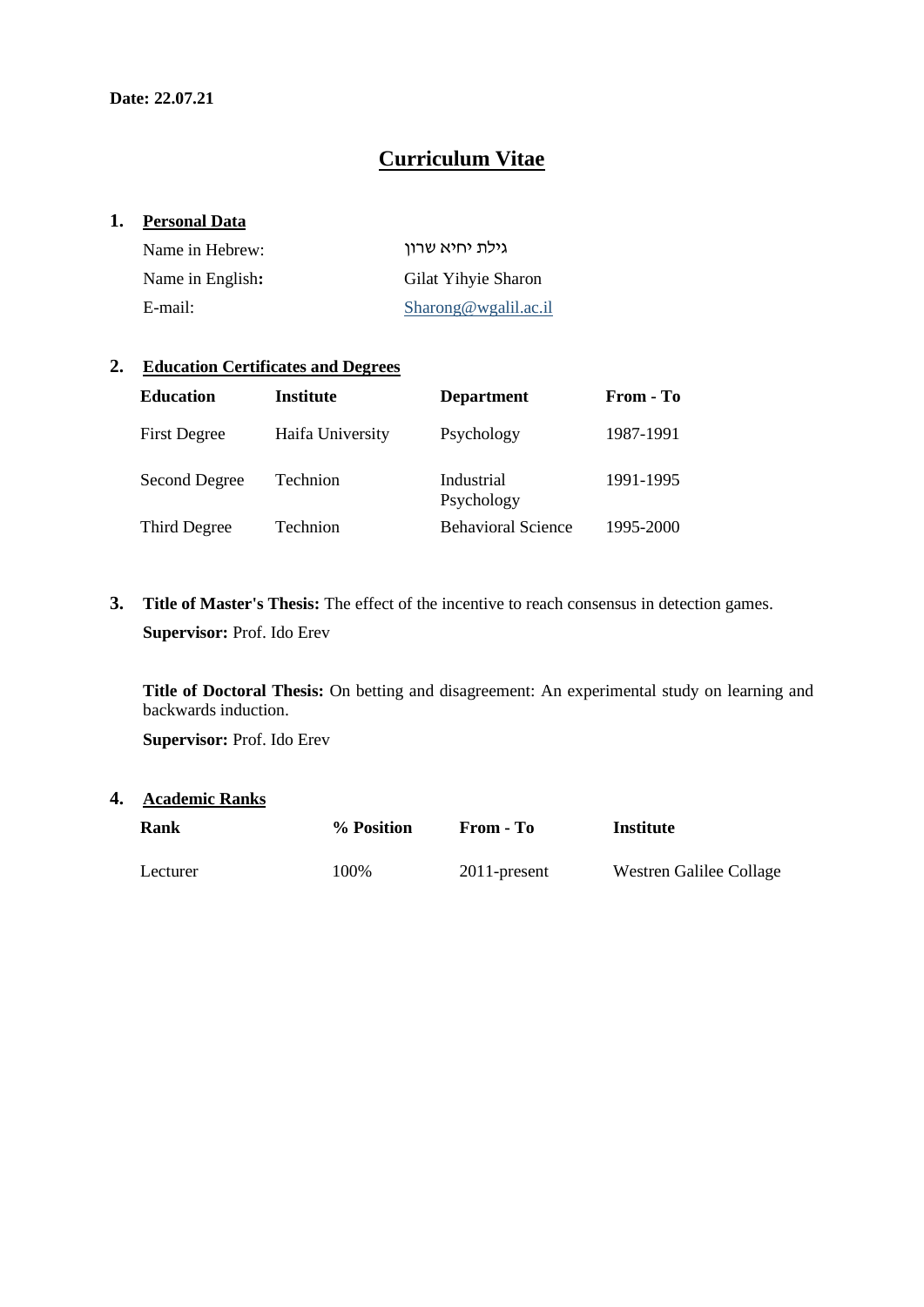# **5. Supervising Graduate and Post-Graduate Students**

| <b>Name of Student</b> | <b>Year of Completion</b> |
|------------------------|---------------------------|
| Nisim Almog            | 2008                      |
| Yael Almog             | 2009                      |
| Ravit Sheinfeld        | 2009                      |

Names of M.A. Students (supervised by the lecturer)

# **6. Grants and Awards**

| Year      | Name of Grant/Award                                                                        |
|-----------|--------------------------------------------------------------------------------------------|
| 1991-1995 | Excellance scholarship for outstanding students in M.A. studies,<br>Technion               |
| 1995-2000 | Excellance scholarship for outstanding students in Ph.D. studies,<br>Technion              |
| 2006      | Excellance in Teaching, Department of Industrial engenneering and<br>Management, Technion. |
| 2016      | Grant for Excellance in Teaching, Westren Galilee Collage                                  |
| 2018      | Grant for Excellance in Teaching, Westren Galilee Collage                                  |

# **7. Positions Held**

| Year         | <b>Institute</b>                                                    | <b>Position</b>         |       |
|--------------|---------------------------------------------------------------------|-------------------------|-------|
| 2001-present | Education department,<br>Western Galilee College,<br>Acer, Israel   | Lecturer                | 100\% |
| 2013-2014    | Ort Braude Collage                                                  | Lecturer, Adjunct staff | 25%   |
| 2013-2014    | Haifa University                                                    | Lecturer, Adjunct staff | 25%   |
| 2001         | Haifa Municipal<br>Psychological services                           | Intrenhip               | 50%   |
| 1999-2016    | Department of Industrial<br>Engineering and management,<br>Technion | Lecturer, adjunct staff | 37.5% |
| 1999-2007    | Gordon Education college                                            | Lecturer                | 33%   |
| 1999-2000    | Oranim                                                              | Lecturer                | 33%   |
| 1999-2000    | The academic college of<br><b>Ysrael Valley</b>                     | Lecturer, Adjunct staff | 50%   |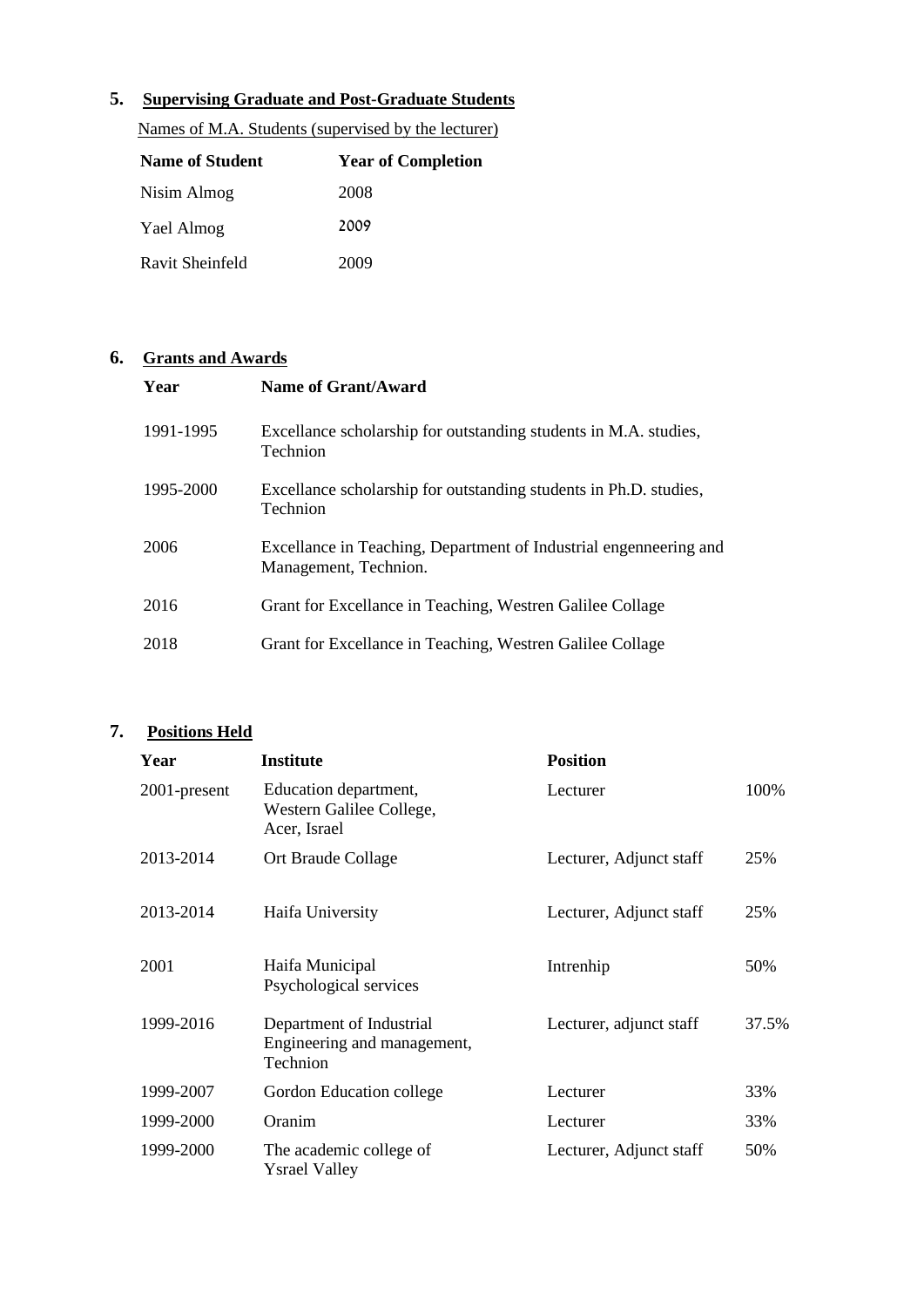| Year      | <b>Institute</b>                                                             | <b>Position</b>                  |        |
|-----------|------------------------------------------------------------------------------|----------------------------------|--------|
| 1998-1999 | Open University                                                              | Assistant to course<br>organizer | hourly |
| 1998-1999 | Minerva Center for Cognitive<br>processes and Human<br>performance, Technion | Research assistant               | hourly |
| 1996      | Open University                                                              | Teaching assistant               | hourly |
| 1995-1999 | Department of Industrial<br>Engineering and management,<br>Technion          | Teaching assistant               | 100%   |
| 1994-1998 | Center for work safety and<br>human factors engineering,<br>Technion         | Research assistant               | hourly |

## **8. Addministretive Academic Positions:**

| Year             | <b>Institute</b>         | <b>Position</b>                                                                                              |
|------------------|--------------------------|--------------------------------------------------------------------------------------------------------------|
| 2011 - 2019      | Westren Galiliee Collage | In charge of the Hebrew addmision Exams for<br>the collage.                                                  |
| $2013$ - present | Westren Galiliee Collage | Head of Preschool Education Program at the<br><b>Education Departement</b>                                   |
| $2014$ - preset  | Westren Galiliee Collage | Member of the collage dicaplenary appeal<br>committee                                                        |
| $2015$ - present | Westren Galiliee Collage | Commissioner of prevention of sexual<br>harassment                                                           |
| $2015$ - present | Westren Galiliee Collage | Member of the collage exam appeal committee                                                                  |
| $2020$ - present | Westren Galiliee Collage | Head of Teaching committee at the education                                                                  |
|                  |                          | Depaetement                                                                                                  |
| $2021$ - present | Westren Galiliee Collage | Head of Teaching committee at the early<br>childhood education from a Communal<br>perspective Department     |
| $2021$ - present | Westren Galiliee Collage | Member of Evaluation committee at the early<br>childhood education from a Communal<br>perspective Department |

## **9. Academic Profile**

Framing effects and order bias effects in judgments of an ambiguous scenario with sexual elements. Gender differences in the perception of the scenario, the offense, the severity of the punishment, and second order reflection of the opposite sex.

Intrinsic reading motivation and its relation to language abilities and print concepts knowledge in kindergarten children, before they learned to read. Different aspects of reading motivation were investigated and their relation to vocabulary, morphological awareness, and print concepts.